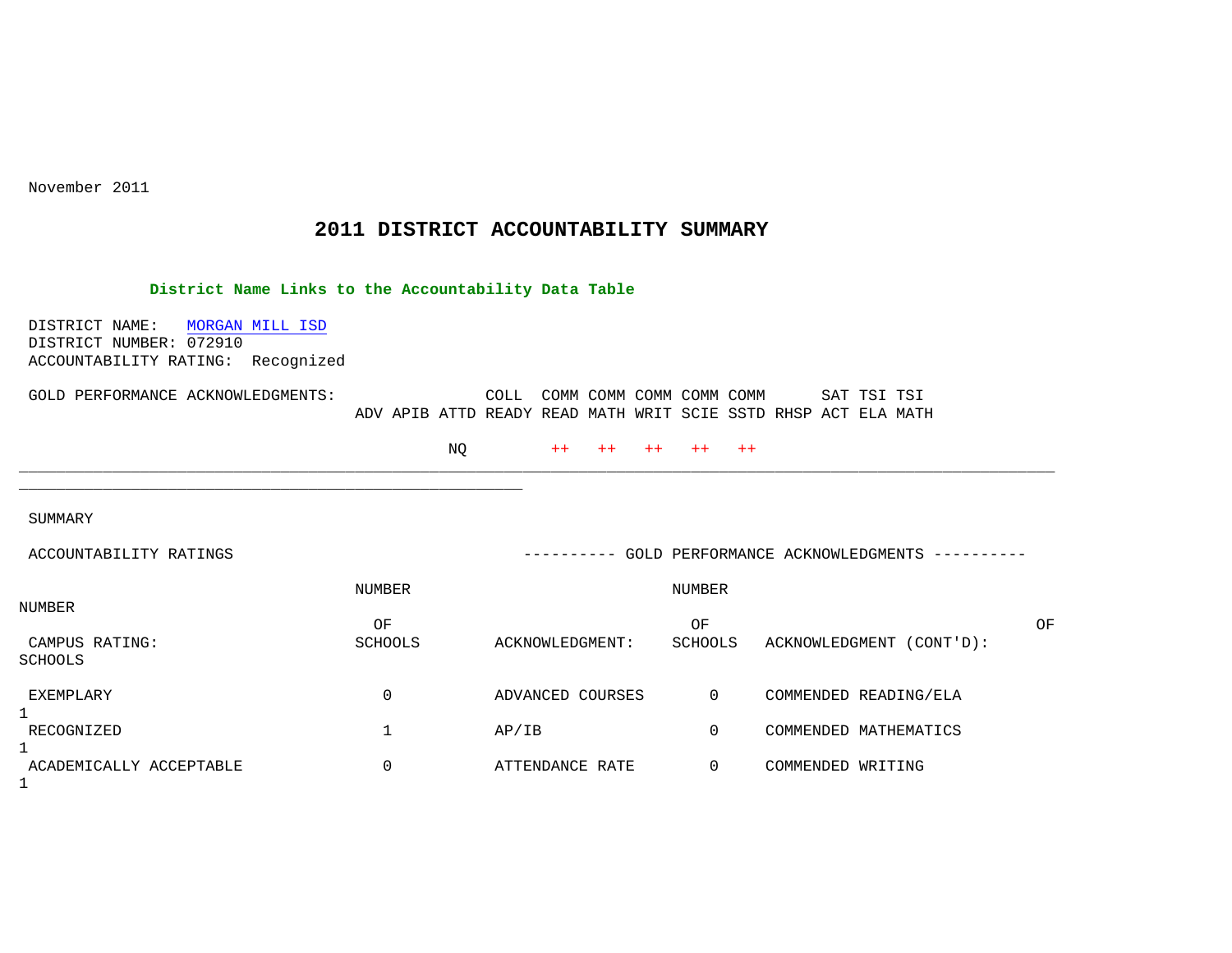| ACADEMICALLY UNACCEPTABLE           |             | COLLEGE-READY   | 0           | COMMENDED SCIENCE        |
|-------------------------------------|-------------|-----------------|-------------|--------------------------|
| AEA: ACADEMICALLY ACCEPTABLE        | 0           | RHSP/DAP        | 0           | COMMENDED SOCIAL STUDIES |
| AEA: ACADEMICALLY UNACCEPTABLE<br>0 | 0           | SAT/ACT         | $\mathbf 0$ | TSI ELA                  |
| AEA: NOT RATED - OTHER<br>0         | 0           | CI: READING     |             | TSI MATHEMATICS          |
| NOT RATED: OTHER                    | 0           | CI: MATHEMATICS | $\mathbf 0$ |                          |
| NOT RATED: DATA INTEGRITY ISSUES    | $\mathbf 0$ |                 |             |                          |
| TOTAL                               |             |                 |             |                          |

## **Campus Name Links to the Accountability Data Table**

\_\_\_\_\_\_\_\_\_\_\_\_\_\_\_\_\_\_\_\_\_\_\_\_\_\_\_\_\_\_\_\_\_\_\_\_\_\_\_\_\_\_\_\_\_\_\_\_\_\_\_\_\_\_

CAMPUS LIST (in campus number order)

| GOLD PERFORMANCE<br>ACKNOWLEDGMENTS |
|-------------------------------------|
| COMM COMM COMM<br>COLL              |
| ADV APIB ATTD READY READ MATH WRIT  |
|                                     |
| ΝQ<br>$++$<br>$++$                  |
|                                     |

## **Gold Performance Acknowledgment Key:**

++ = Acknowledged